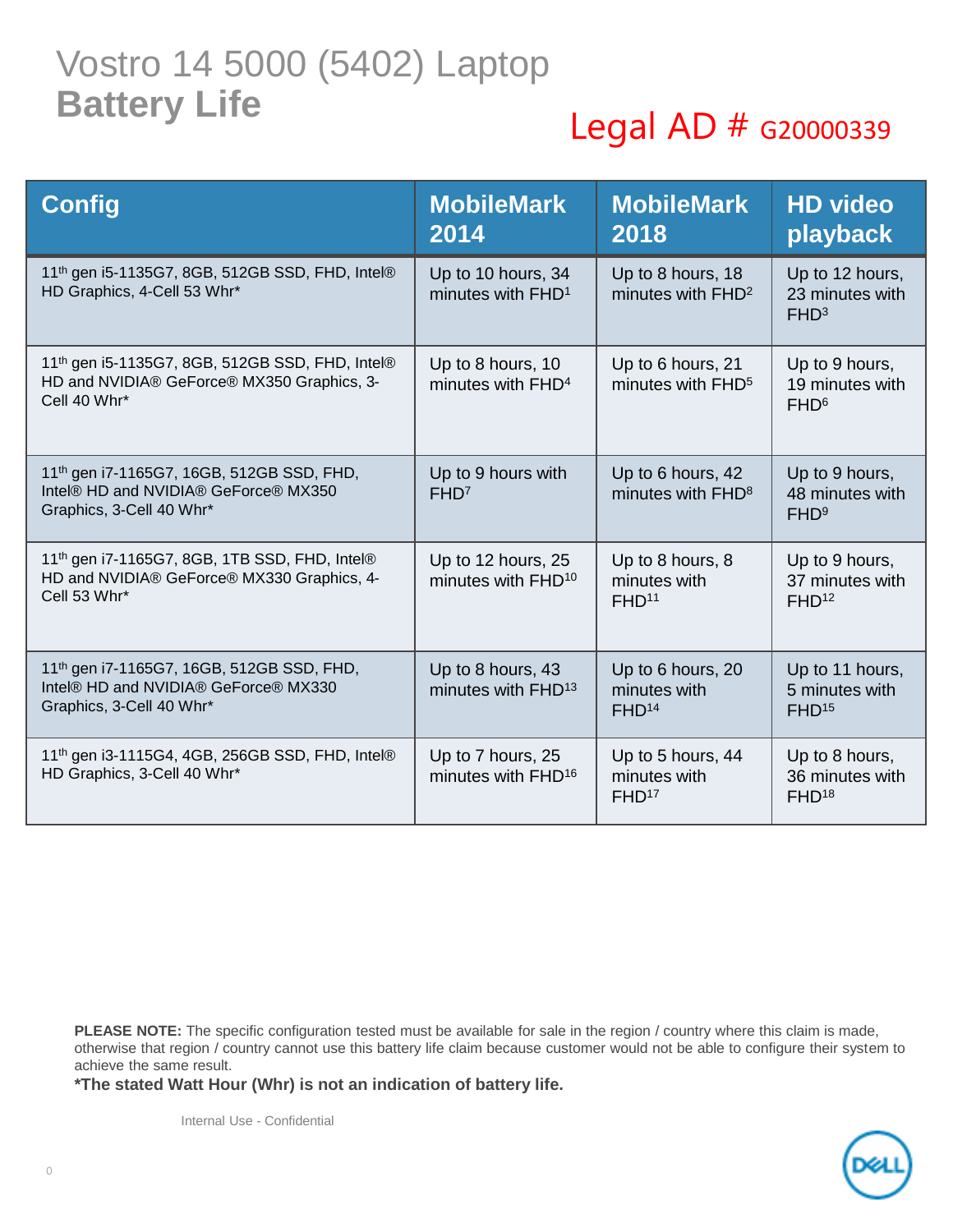# Vostro 14 5000 (5402) Laptop **Battery Life**

- **1. MobileMark 2014 battery benchmark: Vostro 14 5402** tested with 11th gen i5-1135G7, 8GB, 512GB SSD, FHD, Intel® HD Graphics, 4-Cell 53 Whr. Based on testing using the Mobile Mark 2014 battery life benchmark test in September 2020. For more information about this benchmark test, visit [www.bapco.com.](http://www.bapco.com/) Test results are for comparative purposes only. Actual battery life may be significantly less than the test results and varies depending on product configuration and use, software, usage, operating conditions, power management settings and other factors. Maximum battery life will decrease with time.
- **2. MobileMark 2018 battery benchmark: Vostro 14 5402** tested with 11th gen i5-1135G7, 8GB, 512GB SSD, FHD, Intel® HD Graphics, 4-Cell 53 Whr. Based on testing using the Mobile Mark 2018 battery life benchmark test in September 2020. For more information about this benchmark test, visit www.bapco.com.Test results are for comparative purposes only. Actual battery life may be significantly less than the test results and varies depending on product configuration and use, software, usage, operating conditions, power management settings and other factors. Maximum battery life will decrease with time.
- **3. Local video playback battery benchmark: Vostro 14 5402** tested with 11th gen i5-1135G7, 8GB, 512GB SSD, FHD, Intel® HD Graphics, 4-Cell 53 Whr. Testing conducted by Dell labs in in September 2020 using the Microsoft Movies & TV app. Test results are for comparative purposes only. Actual battery life may be significantly less than the test results and varies depending on product configuration and use, software, usage, operating conditions, power management settings and other factors. Maximum battery life will decrease with time.
- **4. MobileMark 2014 battery benchmark: Vostro 14 5402** tested with 11th gen i5-1135G7, 8GB, 512GB SSD, FHD, Intel® HD and NVIDIA® GeForce® MX350 Graphics, 3-Cell 40 Whr. Based on testing using the Mobile Mark 2014 battery life benchmark test in September 2020. For more information about this benchmark test, visit [www.bapco.com.](http://www.bapco.com/) Test results are for comparative purposes only. Actual battery life may be significantly less than the test results and varies depending on product configuration and use, software, usage, operating conditions, power management settings and other factors. Maximum battery life will decrease with time.
- **5. MobileMark 2018 battery benchmark: Vostro 14 5402** tested with 11th gen i5-1135G7, 8GB, 512GB SSD, FHD, Intel® HD and NVIDIA® GeForce® MX350 Graphics, 3-Cell 40 Whr. Based on testing using the Mobile Mark 2018 battery life benchmark test in September 2020. For more information about this benchmark test, visit www.bapco.com. Test results are for comparative purposes only. Actual battery life may be significantly less than the test results and varies depending on product configuration and use, software, usage, operating conditions, power management settings and other factors. Maximum battery life will decrease with time.
- **6. Local video playback battery benchmark: Vostro 14 5402** tested with 11th gen i5-1135G7, 8GB, 512GB SSD, FHD, Intel® HD and NVIDIA® GeForce® MX350 Graphics, 3-Cell 40 Whr. Testing conducted by Dell labs in in September 2020 using the Microsoft Movies & TV app. Test results are for comparative purposes only. Actual battery life may be significantly less than the test results and varies depending on product configuration and use, software, usage, operating conditions, power management settings and other factors. Maximum battery life will decrease with time.
- **7. MobileMark 2014 battery benchmark: Vostro 14 5402** tested with 11th gen i7-1165G7, 16GB, 512GB SSD, FHD, Intel® HD and NVIDIA® GeForce® MX350 Graphics, 3-Cell 40 Whr. Based on testing using the Mobile Mark 2014 battery life benchmark test in September 2020. For more information about this benchmark test, visit [www.bapco.com.](http://www.bapco.com/) Test results are for comparative purposes only. Actual battery life may be significantly less than the test results and varies depending on product configuration and use, software, usage, operating conditions, power management settings and other factors. Maximum battery life will decrease with time.
- **8. MobileMark 2018 battery benchmark: Vostro 14 5402** tested with 11th gen i7-1165G7, 16GB, 512GB SSD, FHD, Intel® HD and NVIDIA® GeForce® MX350 Graphics, 3-Cell 40 Whr. Based on testing using the Mobile Mark 2018 battery life benchmark test in September 2020. For more information about this benchmark test, visit www.bapco.com. Test results are for comparative purposes only. Actual battery life may be significantly less than the test results and varies depending on product configuration and use, software, usage, operating conditions, power management settings and other factors. Maximum battery life will decrease with time.
- **9. Local video playback battery benchmark: Vostro 14 5402** tested with 11th gen i7-1165G7, 16GB, 512GB SSD, FHD, Intel® HD and NVIDIA® GeForce® MX350 Graphics, 3-Cell 40 Whr. Testing conducted by Dell labs in in September 2020 using the Microsoft Movies & TV app. Test results are for comparative purposes only. Actual battery life may be significantly less than the test results and varies depending on product configuration and use, software, usage, operating conditions, power management settings and other factors. Maximum battery life will decrease with time.
- **\* The stated Watt Hour (Whr) is not an indication of battery life.**

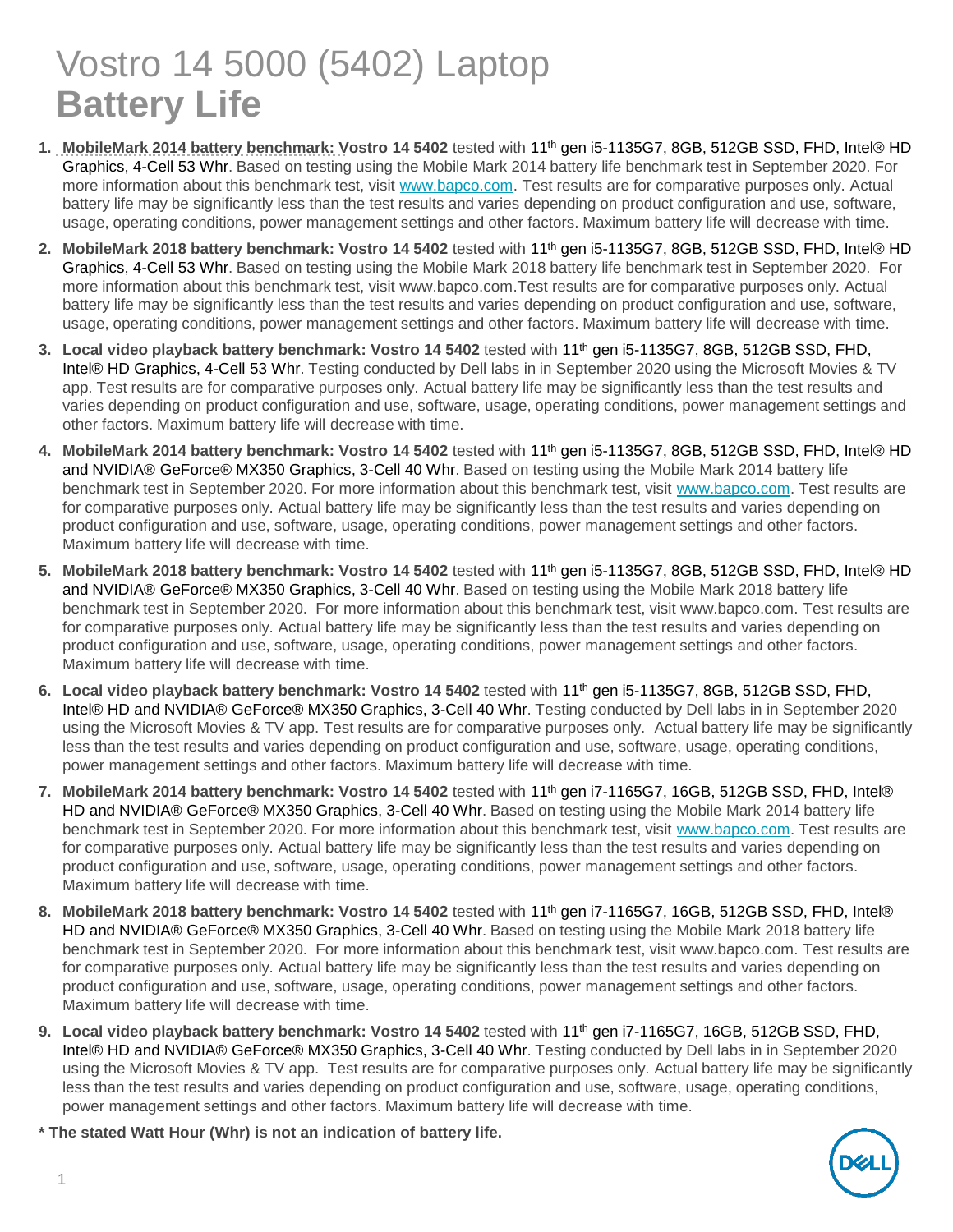## Vostro 14 5000 (5402) Laptop **Battery Life**

- **10. MobileMark 2014 battery benchmark: Vostro 14 5402** tested with 11th gen i7-1165G7, 8GB, 1TB SSD, FHD, Intel® HD and NVIDIA® GeForce® MX330 Graphics, 4-Cell 53 Whr. Based on testing using the Mobile Mark 2014 battery life benchmark test in September 2020. For more information about this benchmark test, visit [www.bapco.com.](http://www.bapco.com/) Test results are for comparative purposes only. Actual battery life may be significantly less than the test results and varies depending on product configuration and use, software, usage, operating conditions, power management settings and other factors. Maximum battery life will decrease with time.
- **11. MobileMark 2018 battery benchmark: Vostro 14 5402** tested with 11th gen i7-1165G7, 8GB, 1TB SSD, FHD, Intel® HD and NVIDIA® GeForce® MX330 Graphics, 4-Cell 53 Whr. Based on testing using the Mobile Mark 2018 battery life benchmark test in September 2020. For more information about this benchmark test, visit www.bapco.com. Test results are for comparative purposes only. Actual battery life may be significantly less than the test results and varies depending on product configuration and use, software, usage, operating conditions, power management settings and other factors. Maximum battery life will decrease with time.
- **12. Local video playback battery benchmark: Vostro 14 5402** tested with 11th gen i7-1165G7, 8GB, 1TB SSD, FHD, Intel® HD and NVIDIA® GeForce® MX330 Graphics, 4-Cell 53 Whr. Testing conducted by Dell labs in in September 2020 using the Microsoft Movies & TV app. Test results are for comparative purposes only. Actual battery life may be significantly less than the test results and varies depending on product configuration and use, software, usage, operating conditions, power management settings and other factors. Maximum battery life will decrease with time.
- **13. MobileMark 2014 battery benchmark: Vostro 14 5402** tested with 11th gen i7-1165G7, 16GB, 512GB SSD, FHD, Intel® HD and NVIDIA® GeForce® MX330 Graphics, 3-Cell 40 Whr. Based on testing using the Mobile Mark 2014 battery life benchmark test in September 2020. For more information about this benchmark test, visit [www.bapco.com.](http://www.bapco.com/) Test results are for comparative purposes only. Actual battery life may be significantly less than the test results and varies depending on product configuration and use, software, usage, operating conditions, power management settings and other factors. Maximum battery life will decrease with time.
- **14. MobileMark 2018 battery benchmark: Vostro 14 5402** tested with 11th gen i7-1165G7, 16GB, 512GB SSD, FHD, Intel® HD and NVIDIA® GeForce® MX330 Graphics, 3-Cell 40 Whr. Based on testing using the Mobile Mark 2018 battery life benchmark test in September 2020. For more information about this benchmark test, visit www.bapco.com. Test results are for comparative purposes only. Actual battery life may be significantly less than the test results and varies depending on product configuration and use, software, usage, operating conditions, power management settings and other factors. Maximum battery life will decrease with time.
- **15. Local video playback battery benchmark: Vostro 14 5402** tested with 11th gen i7-1165G7, 16GB, 512GB SSD, FHD, Intel® HD and NVIDIA® GeForce® MX330 Graphics, 3-Cell 40 Whr. Testing conducted by Dell labs in in September 2020 using the Microsoft Movies & TV app. Test results are for comparative purposes only. Actual battery life may be significantly less than the test results and varies depending on product configuration and use, software, usage, operating conditions, power management settings and other factors. Maximum battery life will decrease with time.
- **16. MobileMark 2014 battery benchmark: Vostro 14 5402** tested with 11th gen i3-1115G4, 4GB, 256GB SSD, FHD, Intel® HD Graphics, 3-Cell 40 Whr. Based on testing using the Mobile Mark 2014 battery life benchmark test in September 2020. For more information about this benchmark test, visit [www.bapco.com.](http://www.bapco.com/) Test results are for comparative purposes only. Actual battery life may be significantly less than the test results and varies depending on product configuration and use, software, usage, operating conditions, power management settings and other factors. Maximum battery life will decrease with time.
- **17. MobileMark 2018 battery benchmark: Vostro 14 5402** tested with 11th gen i3-1115G4, 4GB, 256GB SSD, FHD, Intel® HD Graphics, 3-Cell 40 Whr. Based on testing using the Mobile Mark 2018 battery life benchmark test in September 2020. For more information about this benchmark test, visit www.bapco.com. Test results are for comparative purposes only. Actual battery life may be significantly less than the test results and varies depending on product configuration and use, software, usage, operating conditions, power management settings and other factors. Maximum battery life will decrease with time.
- **18. Local video playback battery benchmark: Vostro 14 5402** tested with 11th gen i3-1115G4, 4GB, 256GB SSD, FHD, Intel® HD Graphics, 3-Cell 40 Whr. Testing conducted by Dell labs in in September 2020 using the Microsoft Movies & TV app. Test results are for comparative purposes only. Actual battery life may be significantly less than the test results and varies depending on product configuration and use, software, usage, operating conditions, power management settings and other factors. Maximum battery life will decrease with time.

 $\mathfrak{D}$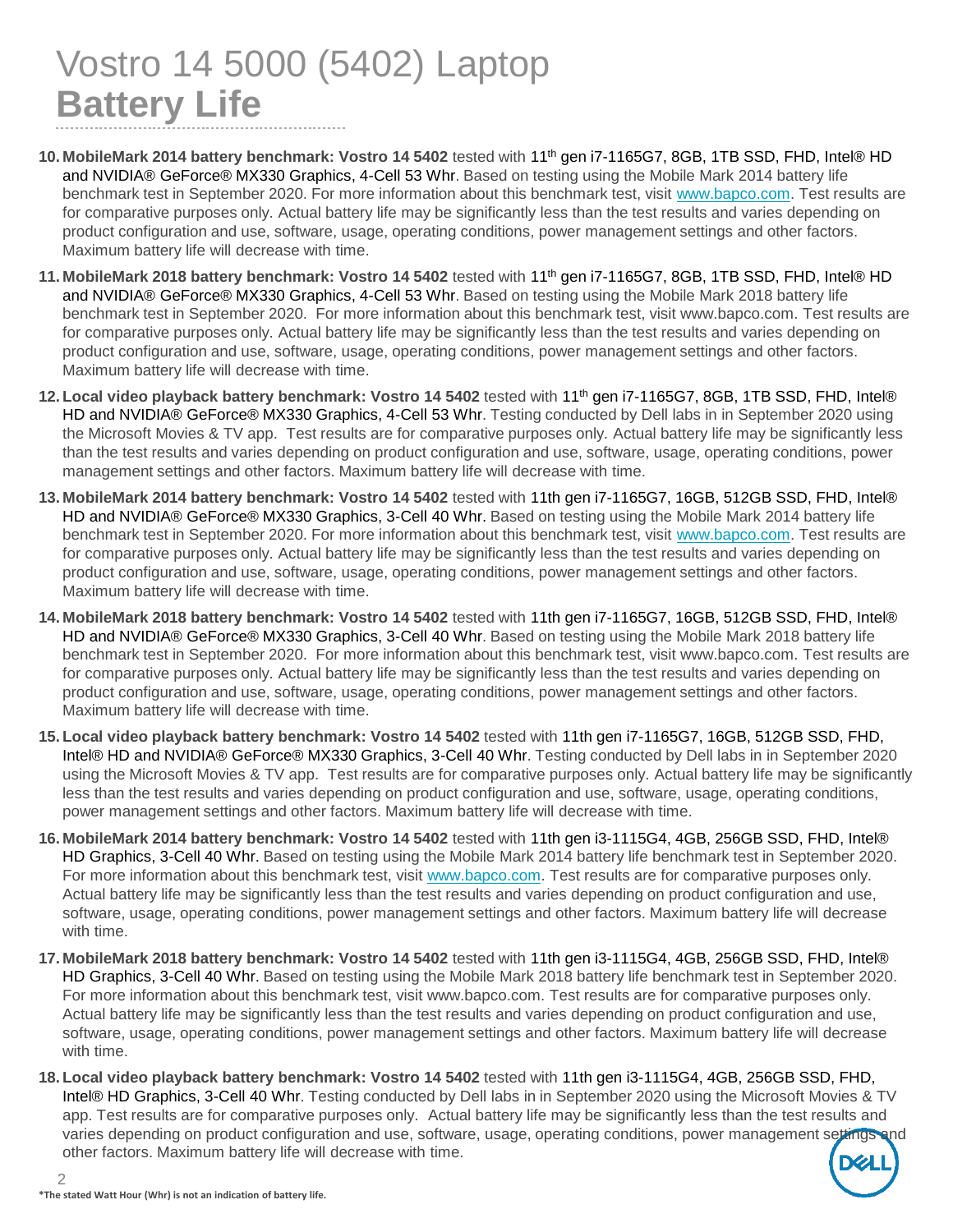### Vostro 15 5000 (5502) Laptop **Battery Life**

# Legal AD # G20000339

| <b>Config</b>                                                                                                            | <b>MobileMark</b><br>2014                           | <b>MobileMark</b><br>2018                              | <b>HD video</b><br>playback                             |
|--------------------------------------------------------------------------------------------------------------------------|-----------------------------------------------------|--------------------------------------------------------|---------------------------------------------------------|
| 11 <sup>th</sup> gen i5-1135G7, 8GB, 256GB SSD, FHD, Intel®<br>HD Graphics, 3-Cell 40 Whr*                               | Up to 8 hours, 18<br>minutes with FHD <sup>1</sup>  | Up to 7 hours, 8<br>minutes with FHD <sup>2</sup>      | Up to 9 hours, 20<br>minutes with<br>FHD <sup>3</sup>   |
| 11th gen i7-1165G7, 8GB, 512GB SSD, FHD, Intel®<br>HD and NVIDIA® GeForce® MX350 Graphics, 3-Cell<br>40 Whr*             | Up to 8 hours, 28<br>minutes with FHD <sup>4</sup>  | Up to 5 hours, 34<br>minutes with FHD <sup>5</sup>     | Up to 9 hours, 14<br>minutes with<br>FHD <sup>6</sup>   |
| 11 <sup>th</sup> gen i7-1165G7, 8GB, 512GB SSD, FHD, Intel®<br>HD and NVIDIA® GeForce® MX330 Graphics, 3-Cell<br>40 Whr* | Up to 8 hours, 37<br>minutes with FHD <sup>7</sup>  | Up to 5 hours, 48<br>minutes with FHD <sup>8</sup>     | Up to 9 hours, 22<br>minutes with<br>FHD <sup>9</sup>   |
| 11 <sup>th</sup> gen i5-1135G7, 8GB, 256GB SSD, FHD, Intel®<br>HD and NVIDIA® GeForce® MX350 Graphics, 3-Cell<br>40 Whr* | Up to 8 hours, 54<br>minutes with FHD <sup>10</sup> | Up to 6 hours, 25<br>minutes with<br>FHD <sup>11</sup> | Up to 10 hours,<br>53 minutes with<br>FHD <sup>12</sup> |
| 11 <sup>th</sup> gen i5-1135G7, 4GB, 256GB SSD, FHD, Intel®<br>HD and NVIDIA® GeForce® MX330 Graphics, 3-Cell<br>40 Whr* | Up to 8 hours, 58<br>minutes with FHD <sup>13</sup> | Up to 6 hours, 6<br>minutes with<br>FHD <sup>14</sup>  | Up to 11 hours, 1<br>minute with<br>FHD <sup>15</sup>   |

**PLEASE NOTE:** The specific configuration tested must be available for sale in the region / country where this claim is made, otherwise that region / country cannot use this battery life claim because customer would not be able to configure their system to achieve the same result.

**\*The stated Watt Hour (Whr) is not an indication of battery life.**

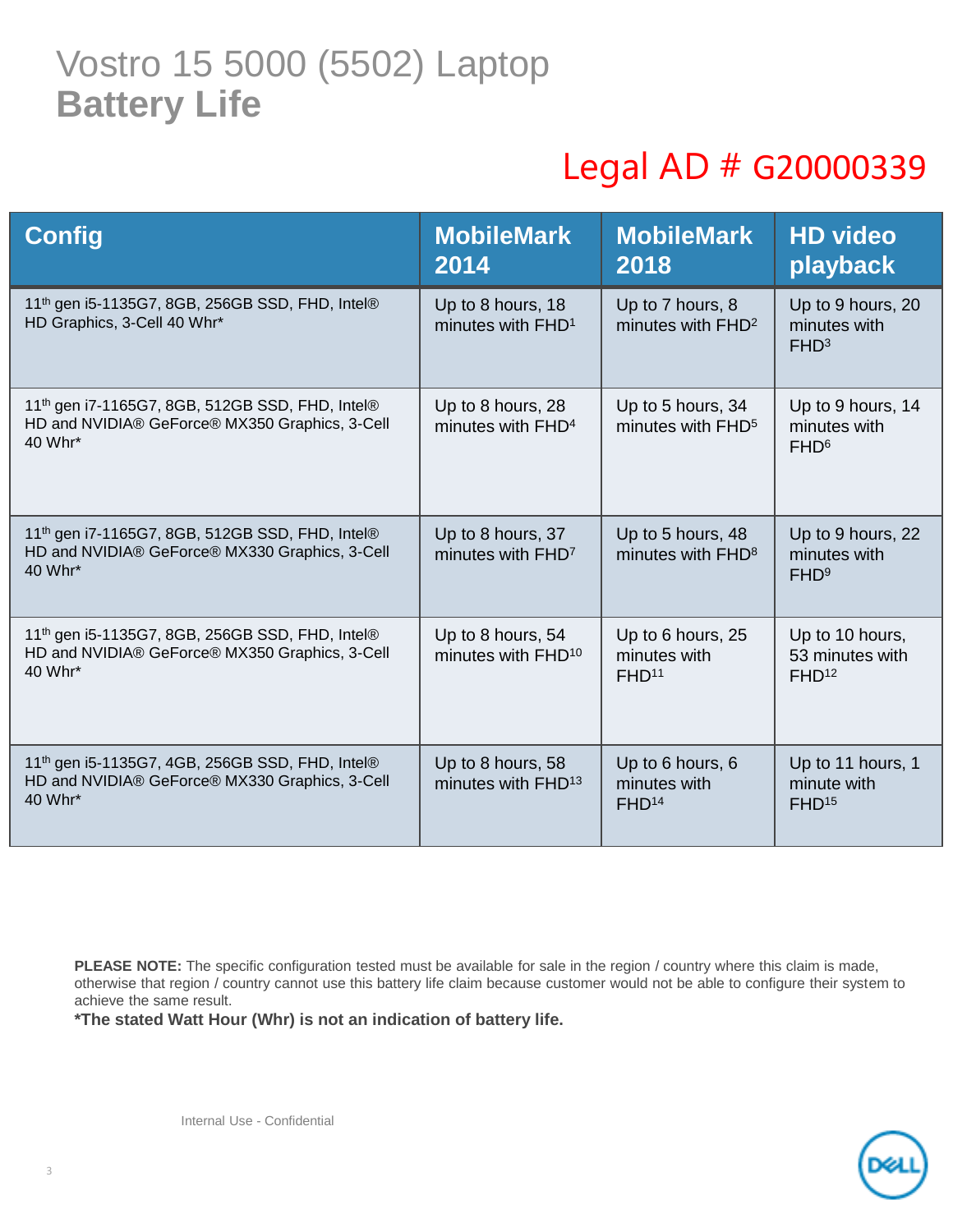# Vostro 15 5000 (5502) Laptop **Battery Life**

- **1. MobileMark 2014 battery benchmark: Vostro 15 5502** tested with 11th gen i5-1135G7, 8GB, 256GB SSD, FHD, Intel® HD Graphics, 3-Cell 40 Whr. Based on testing using the Mobile Mark 2014 battery life benchmark test in September 2020. For more information about this benchmark test, visit [www.bapco.com.](http://www.bapco.com/) Test results are for comparative purposes only. Actual battery life may be significantly less than the test results and varies depending on product configuration and use, software, usage, operating conditions, power management settings and other factors. Maximum battery life will decrease with time.
- **2. MobileMark 2018 battery benchmark: Vostro 15 5502** tested with 11th gen i5-1135G7, 8GB, 256GB SSD, FHD, Intel® HD Graphics, 3-Cell 40 Whr. Based on testing using the Mobile Mark 2018 battery life benchmark test in September 2020. For more information about this benchmark test, visit www.bapco.com. Test results are for comparative purposes only. Actual battery life may be significantly less than the test results and varies depending on product configuration and use, software, usage, operating conditions, power management settings and other factors. Maximum battery life will decrease with time.
- **3. Local video playback battery benchmark: Vostro 15 5502** tested with 11th gen i5-1135G7, 8GB, 256GB SSD, FHD, Intel® HD Graphics, 3-Cell 40 Whr. Testing conducted by Dell labs in in September 2020 using the Microsoft Movies & TV app. Test results are for comparative purposes only. Actual battery life may be significantly less than the test results and varies depending on product configuration and use, software, usage, operating conditions, power management settings and other factors. Maximum battery life will decrease with time.
- **4. MobileMark 2014 battery benchmark: Vostro 15 5502** tested with 11th gen i7-1165G7, 8GB, 512GB SSD, FHD, Intel® HD and NVIDIA® GeForce® MX350 Graphics, 3-Cell 40 Whr. Based on testing using the Mobile Mark 2014 battery life benchmark test in September 2020. For more information about this benchmark test, visit [www.bapco.com.](http://www.bapco.com/) Test results are for comparative purposes only. Actual battery life may be significantly less than the test results and varies depending on product configuration and use, software, usage, operating conditions, power management settings and other factors. Maximum battery life will decrease with time.
- **5. MobileMark 2018 battery benchmark: Vostro 15 5502** tested with 11th gen i7-1165G7, 8GB, 512GB SSD, FHD, Intel® HD and NVIDIA® GeForce® MX350 Graphics, 3-Cell 40 Whr. Based on testing using the Mobile Mark 2018 battery life benchmark test in September 2020. For more information about this benchmark test, visit www.bapco.com. Test results are for comparative purposes only. Actual battery life may be significantly less than the test results and varies depending on product configuration and use, software, usage, operating conditions, power management settings and other factors. Maximum battery life will decrease with time.
- **6. Local video playback battery benchmark: Vostro 15 5502** tested with 11th gen i7-1165G7, 8GB, 512GB SSD, FHD, Intel® HD and NVIDIA® GeForce® MX350 Graphics, 3-Cell 40 Whr. Testing conducted by Dell labs in in September 2020 using the Microsoft Movies & TV app. Test results are for comparative purposes only. Actual battery life may be significantly less than the test results and varies depending on product configuration and use, software, usage, operating conditions, power management settings and other factors. Maximum battery life will decrease with time.
- **7. MobileMark 2014 battery benchmark: Vostro 15 5502** tested with 11th gen i7-1165G7, 8GB, 512GB SSD, FHD, Intel® HD and NVIDIA® GeForce® MX330 Graphics, 3-Cell 40 Whr. Based on testing using the Mobile Mark 2014 battery life benchmark test in September 2020. For more information about this benchmark test, visit [www.bapco.com.](http://www.bapco.com/) Test results are for comparative purposes only. Actual battery life may be significantly less than the test results and varies depending on product configuration and use, software, usage, operating conditions, power management settings and other factors. Maximum battery life will decrease with time.
- **8. MobileMark 2018 battery benchmark: Vostro 15 5502** tested with 11th gen i7-1165G7, 8GB, 512GB SSD, FHD, Intel® HD and NVIDIA® GeForce® MX330 Graphics, 3-Cell 40 Whr. Based on testing using the Mobile Mark 2018 battery life benchmark test in September 2020. For more information about this benchmark test, visit www.bapco.com. Test results are for comparative purposes only. Actual battery life may be significantly less than the test results and varies depending on product configuration and use, software, usage, operating conditions, power management settings and other factors. Maximum battery life will decrease with time.
- **9. Local video playback battery benchmark: Vostro 15 5502** tested with 11th gen i7-1165G7, 8GB, 512GB SSD, FHD, Intel® HD and NVIDIA® GeForce® MX330 Graphics, 3-Cell 40 Whr. Testing conducted by Dell labs in in September 2020 using the Microsoft Movies & TV app. Test results are for comparative purposes only. Actual battery life may be significantly less than the test results and varies depending on product configuration and use, software, usage, operating conditions, power management settings and other factors. Maximum battery life will decrease with time.



**\*The stated Watt Hour (Whr) is not an indication of battery life.**

 $\Delta$